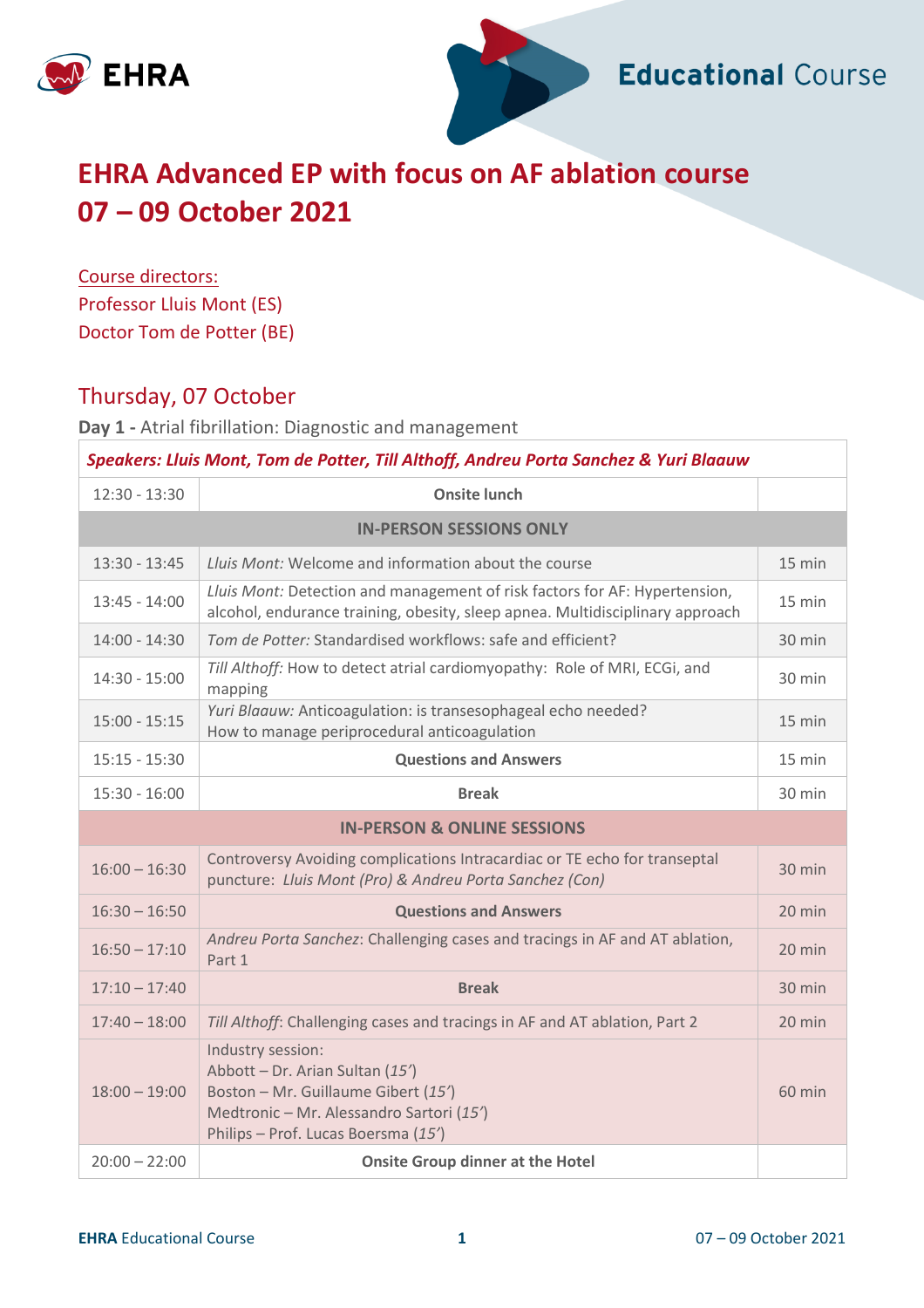



### Friday, 08 October

**Day 2 –** Ablation of Paroxysmal AF

#### *Speakers : Lluis Mont, Tom de Potter, Helmut Puererfellner, Lucas Boersma, Philipp Sommer, Dhiraj Gupta & Isabel Deisenhofer*

| <b>IN-PERSON SESSIONS ONLY</b>         |                                                                                                                 |          |  |
|----------------------------------------|-----------------------------------------------------------------------------------------------------------------|----------|--|
| $09:00 - 09:30$                        | Helmut Puererfellner: How to validate PV isolation? Tips, tricks and wins                                       | 30 min   |  |
| $09:30 - 10:00$                        | Lucas Boersma: LAA closure: before, during, after ablation or never?                                            | 30 min   |  |
| $10:00 - 10:15$                        | <b>Questions and Answers</b>                                                                                    | $15$ min |  |
| $10:15 - 10:35$                        | Philipp Sommer: Sedation or general anesthesia: does it matter?                                                 | 20 min   |  |
| $10:35 - 10:45$                        | <b>Questions and Answers</b>                                                                                    | 10 min   |  |
| $10:45 - 11:00$                        | <b>Break</b>                                                                                                    | 15 min   |  |
| $11:00 - 11:30$                        | Controversy: Ready for single catheter RF PV isolation? Dhiraj Gupta (Pro) &<br>Helmut Puererfellner (Con)      | 30 min   |  |
| $11:30 - 12:00$                        | Controversy: Point by point vs single shot: Lucas Boersma (Pro) & Isabel<br>Deisenhofer (Con)                   | 30 min   |  |
| $12:00 - 12:20$                        | Dhiraj Gupta: New mapping tools for AF treatment                                                                | 20 min   |  |
| $12:20 - 12:30$                        | <b>Questions and Answers</b>                                                                                    | 10 min   |  |
| $12:30 - 13:30$                        | <b>Onsite lunch</b>                                                                                             |          |  |
| $13:30 - 14:00$                        | Lluis Mont: Left atrial flutter I: How to map and ablate. Tips and tricks                                       | 30 min   |  |
| $14:00 - 14:15$                        | <b>Questions and Answers</b>                                                                                    | 15 min   |  |
| $14:15 - 14:45$                        | Philipp Sommer: Management of complications of ablation: coping with<br>nightmares                              | 30 min   |  |
| $14:45 - 15:15$                        | <b>Questions and Answers</b>                                                                                    | 30 min   |  |
| $15:15 - 15:45$                        | <b>Break</b>                                                                                                    | 30 min   |  |
| <b>IN-PERSON &amp; ONLINE SESSIONS</b> |                                                                                                                 |          |  |
| $16:00 - 16:30$                        | Controversy & Arrhythmia surgery for AF ablation: Lucas Boersma (Pro) &<br>Dhiraj Gupta (Con)                   | 30 min   |  |
| $16:30 - 17:00$                        | <b>Questions and Answers</b>                                                                                    | 30 min   |  |
| $17:00 - 17:30$                        | Tom de Potter: New Energy sources, what are the promises and expectations                                       | 30 min   |  |
| $17:30 - 18:00$                        | <b>Questions and Answers</b>                                                                                    | 30 min   |  |
| $18:00 - 18:30$                        | Philipp Sommer: Challenging procedures in AF-Atrial flutter ablation (II) -<br>Interactive presentation, Part 1 | 30 min   |  |
| $18:30 - 19:00$                        | Dhiraj Gupta: Challenging procedures in AF-Atrial flutter ablation (II) -<br>Interactive presentation, Part 2   | 30 min   |  |
|                                        | <b>Onsite free evening</b>                                                                                      |          |  |